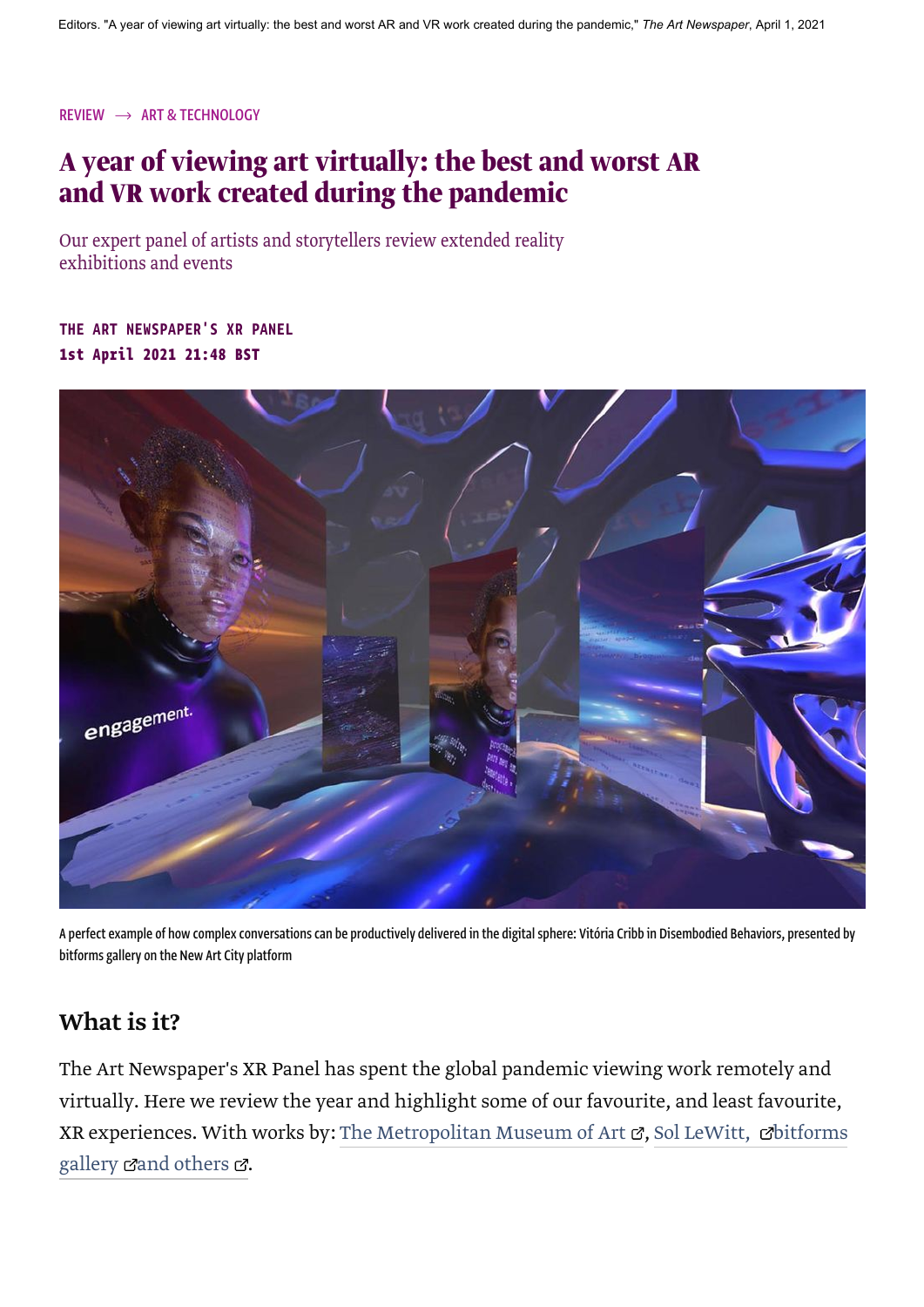The XR panel was launched by The Art Newspaper [in July 2020](https://www.theartnewspaper.com/feature/xr-for-art)  $\sigma$  in response to a growing need to consider XR art as an interconnected review of the art and technology. It is produced by Louis Jebb and curated by Gretchen Andrew. All reviews in this series can be found [here](https://www.theartnewspaper.com/the-art-newspaper-s-xr-panel)  $\sigma$ 

## Highest rated (4.5 stars)

.

## Lowest rated (3 stars)

[Unreal City by Acute Art](https://www.theartnewspaper.com/review/unreal-city-xr-acute-art-review)  $\sigma$ 

[Wunderkammer by Olafur Eliasson with Acute Art](https://www.theartnewspaper.com/review/wunderkammer-augmented-reality-app) &

## The year in review

# The year in revie<br>
XR shouldn'<br>
solution—ra<br>
multifaceted<br>
cultural obli<br>
valeria Facchin: The<br>
valeria Facchin: The<br>
confined reality, yet if<br>
potential of XR. Throu XR shouldn't be viewed as having the solve-all solution—rather a complex kaleidoscope of multifaceted possibilities outweighed by ethical and cultural obligations. — VALERIA FACCHIN

Valeria Facchin: The global crisis has accelerated the necessity to replicate and expand our confined reality, yet it seems that the art world is still struggling to understand the full potential of XR. Through the digital we can explore a new sense of space, a new extension. This year, the XR Panel highlighted the vast spectrum of possibilities offered by these media: their taxonomisation is therefore essential to understanding the multiplicity and complexity that each architectural choice unfolds. Yet, while looking back at each project, I asked myself: "In this constant shift between pluralities, what is the conceptual and ethical meaning conveyed to the public when digitally translating?"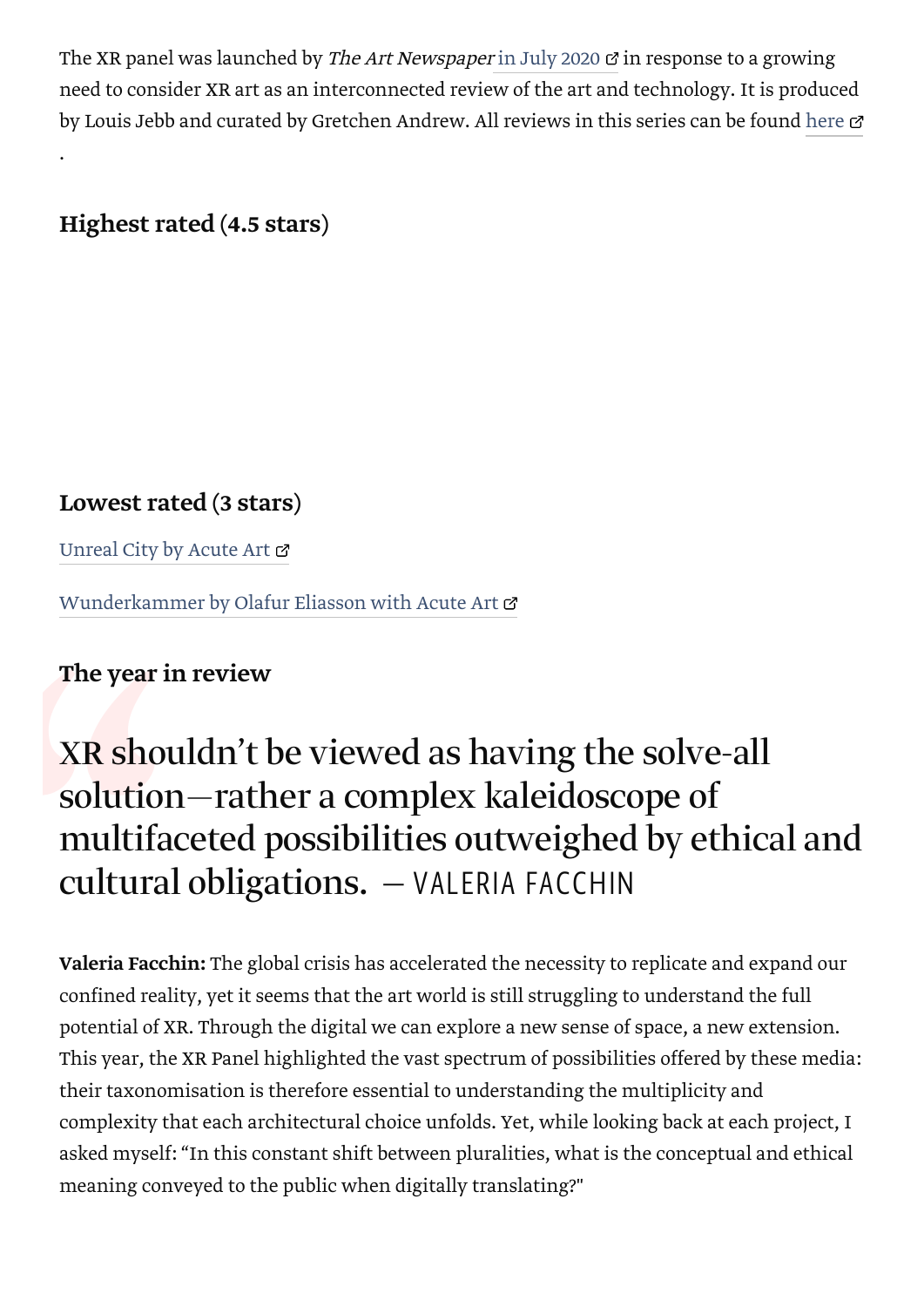#### How to avoid the risk of cultural appropriation?

To begin answering this question, I will begin by looking at two projects produced by the Metropolitan Museum of Art and reviewed by the panel: [The Met Unframed](https://www.theartnewspaper.com/review/met-unframed-ar-app-review)  $\sigma$  and the AR transposition of th[e Zemí Cohoba Stand](https://www.theartnewspaper.com/review/zemi-cohoba-stand) &.

The Met Unframed allowed one to enter the museum spaces and play around with some of the collection display for a limited time. This approach was successful in two ways. First, by pre-setting the time one could spend on the app, this forced a need to experience the works in the "real space". Secondly, by adding a gaming-like experience, people were able to become curators, understanding the value of visual connections, and consequential ethical, cultural and historical implications, when exhibiting works.

## [Amazingly designed: the Zemí Cohoba Stand](https://dmdlnu87i51n1.cloudfront.net/v1/uk/ckmxix61v00003g5p9vjwhu4k/0x0:1400x1867/undefinedxundefined/zemi_cohoba_metropolitan_museum_web.jpg)

#### Amazingly designed: the Zemí Cohoba Stand Public domain/courtesy of Metropolitan Museum of Art, New York

The approach differs greatly for the amazingly designed AR replica of the Zemí Cohoba Stand (from the Dominican Republic, around AD 1000). A ritualistic object, the zemí was used as a base for community ceremonies involving the consumption of hallucinogenic substances. While the additional available content offered some insight, such as for the 3D modelling process, the curatorial statement aroused some concerns. How could the beauty of the Zemí Cohoba help relieve collective grief? Materiality is as important as the functionality for which an object was conceived, in this case for the use of drugs as part of a spiritual experience. By miscommunicating this, a threat of neo-colonialist and cultural appropriation seems to arise. This issue is critical especially in times where there is a prerequisite for institutions to act upon decolonisation. This could be avoided by going beyond the visual element, and consider the complex interaction of the object with its surroundings. Digital replicas should therefore be considered as a way to access this additional layer of information, evoking the meaning—the essence—of that specific object, which is far more powerful than the merely visual and material identity.

#### [Complex interaction of the object with its surroundings: the Zemí Cohoba stand as an AR object](https://dmdlnu87i51n1.cloudfront.net/v1/uk/ckmxj1ndn00093g5pa3vxmdk6/0x0:1400x1096/undefinedxundefined/zemi_cohoba_the_met_ar_xr.jpg)

[When thinking of this, I have two examples in mind: the exhibition Touching Masterpieces](https://www.youtube.com/watch?v=kyfhQZZyDL0) (2018), at the National Gallery in Prague, and [Juliet's balcony](https://theculturetrip.com/europe/italy/articles/the-story-behind-juliets-balcony-in-verona/) in Verona. The first offered some valuable considerations in terms of museum accessibility and multi-sensory experience. For the occasion, Michelangelo's David, the bust of Nefertiti, and the Venus de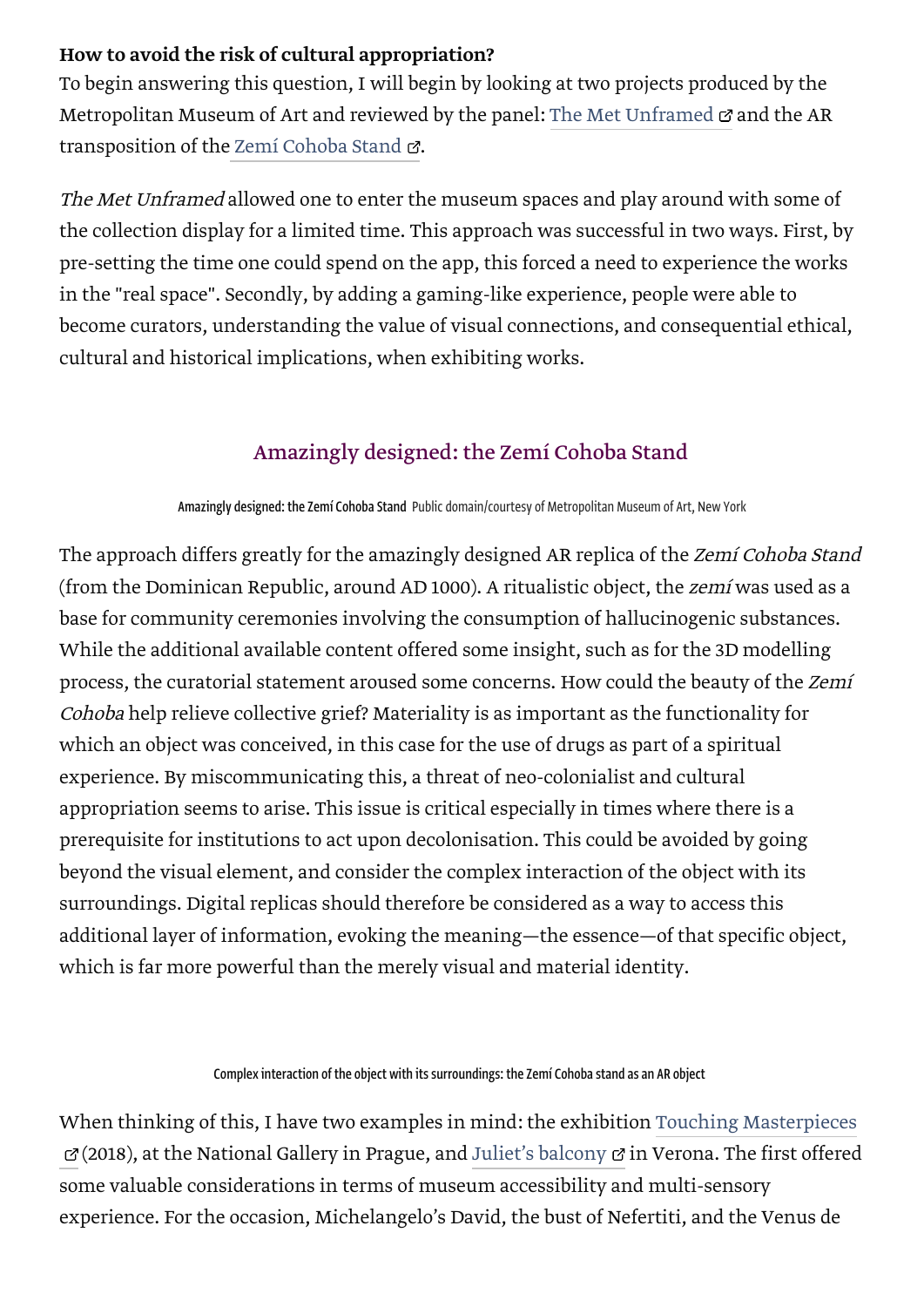Milo were transformed into virtual objects which people could "see" through haptic glove technology for the first time. The latter is interesting when considering what the public perceives as "the original". A historical falso, the balcony is, in reality, a horses' trough, yet its aura and "concept", still reverberates and attracts millions of visitors a year.

As the work of art in the age of digital reproduction can be replicated several times without a degradation in quality from the original, it is important for museums to focus on their educational approach. The information and the cultural references an object conveys is where its uniqueness and aura lies.

#### Ubiquitousness and Geolocation: two sides of the same coin

If there is one thing that the pandemic brought to our attention it is how unsustainable the art system is. Digital platforms not only increase the accessibility of the work and its dissemination by removing how "ownership" is traditionally held. This has opened up conversations and interesting solutions when discussing their impact on climate [emergencies. By moving some of the events online, as done by U](https://www.theartnewspaper.com/review/vortic-collect-review)[ntitled](https://www.theartnewspaper.com/review/untitled-vr-art-fair)  $\sigma$  [and Vortic Collect](https://www.theartnewspaper.com/review/vortic-collect-review) , new attention and solutions around the art world's carbon footprint, have been discovered.

Untitled, the Miami art fair, was fully virtual in July-August 2020 through a web-based VR experience built by the Artland platform [The London Collective, of leading UK galleries, formed during the first wave of the global pandemic, is virtually live again on Vortic Collect after finding a](https://dmdlnu87i51n1.cloudfront.net/v1/uk/ckmxn7jbl001i3g5pmlotavxl/0x0:1400x903/960x960/vortic_london_collective_2021.jpg) home there in June 2020 when the Vortic platform was new

It's interesting however to notice how XR is contemporarily ubiquitous, by being both accessible worldwide, as well as limited by geolocation. Being familiar with Daniel Birnbaum (the curator and director of Acute Art) and his ideas of ecological emergency, I was able to recognise some of these approaches in the projects lately realised. An example of this approach is offered by Acute Art's [Unreal City](https://www.theartnewspaper.com/review/unreal-city-xr-acute-art-review)  $\mathbb{C}$ , where 36 AR sculptures—by Nina Chanel Abney, Olafur Eliasson, Cao Fei, Alicja Kwade, among others—were arranged as a walking tour along the River Thames, in London. By limiting the experience to specific geolocation, like Koo Jeong's A Density (2019), which was accessible only in Regent's Park, Acute Art is helping AR art to become valuable to collectors and museums. In other words, if the work is available only in one place, no one else has it. In that way, they are introducing a kind of attractive limitation that makes it collectible.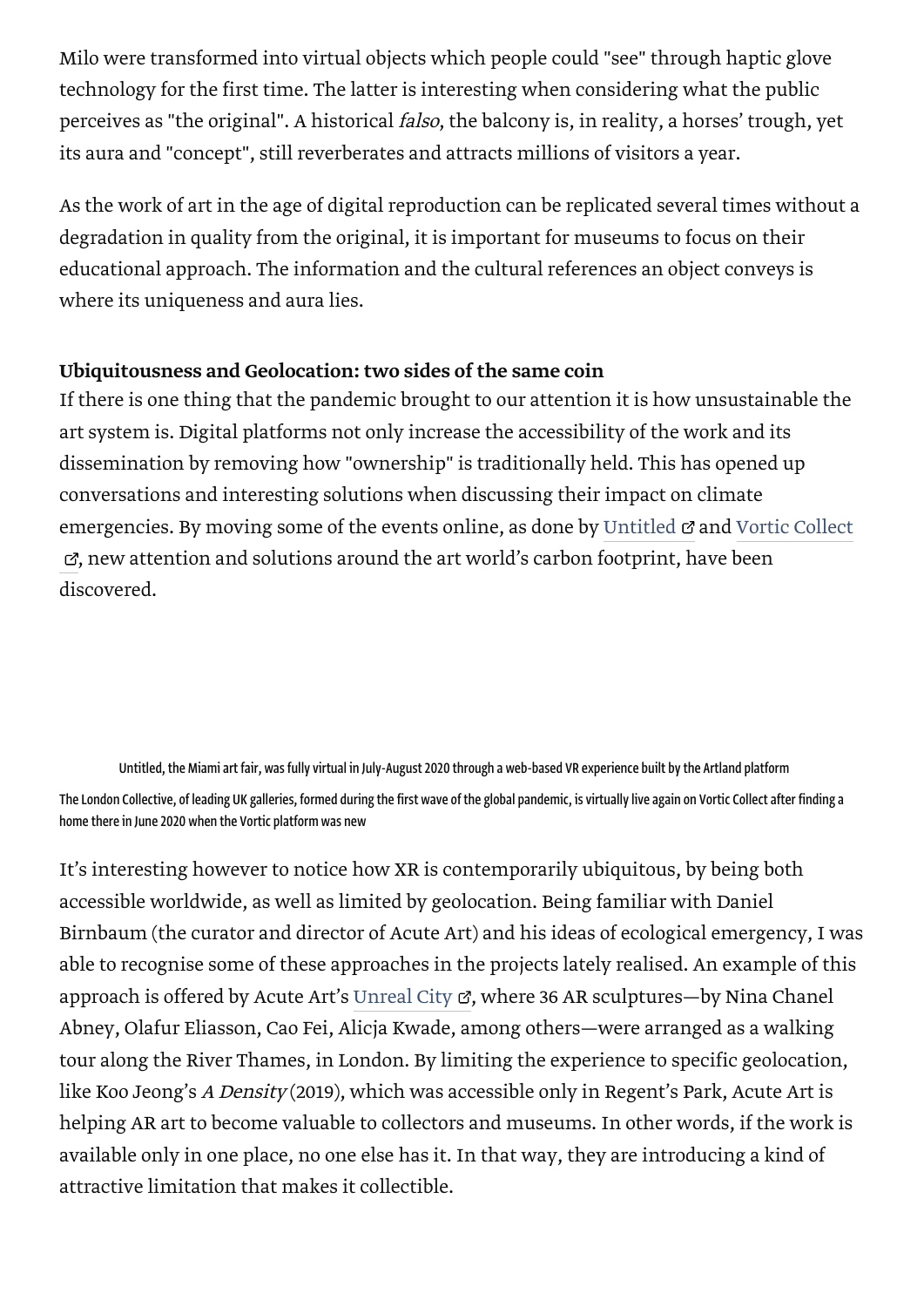#### Immersive virtualities

By representing a layered extension of the physical realm, virtual environments could be compared to mini-ecosystems or mesocosms, enclosed and essentially self-sufficient controlled experimental environments where cultural concepts such as body fluidity can be reimagined. Presented by bitforms gallery, and curated by the tech-savvy Zaiba Jabbar and Valerie Amend, the exhibition *[Disembodied Behaviors](https://www.theartnewspaper.com/review/disembodied-behaviors-review-the-art-newspaper-xr-panel)*  $\alpha$ -which included works by Julie Béna, Vitória Cribb, Kumbirai Makumbe, LaJuné McMillian, and Alicia Mersy—is a perfect example of how complex conversations can be productively delivered in the digital sphere. By celebrating the potential of "digital individuals, who range from avatars imbued with cultural memory to AI narrators, to dismantle predictive structures of power" the exhibition, hosted on New Art City, a multi-user online platform to experience digital art, reflected on the liberating feeling that one can experience in the digital world.

Yet, the exhibition aroused some important questions relating to the function and limitations of one's virtual body which made me think to Katherine Hayles writing, in 1999: " If my nightmare is a culture inhabited by posthumans who regard their bodies as fashion accessories rather than the ground of being, my dream is a version of the posthuman that embraces the possibilities of information technologies without being seduced by fantasies of unlimited power and disembodied immortality". (Katherine H. Hayles, How We Became Posthuman, University of Chicago Press, 1999. )

Perhaps we should start from here—discussing the ethics of XR. While the virtual realm offers opportunities for the reconceptualisation of culturally-rooted stereotypes, we should never lose sight of its interdependency with the physical world. XR shouldn't be viewed as having the solve-all solution—rather a complex kaleidoscope of multifaceted possibilities outweighed by ethical and cultural obligations.

## The XR Panel's highest-rated experiences

**Substra**<br>Disemb Standouts—the sumptuous spatial structuring of Substrata, and the refracting ultraworlds of Disembodied Behaviors — ERON RAUCH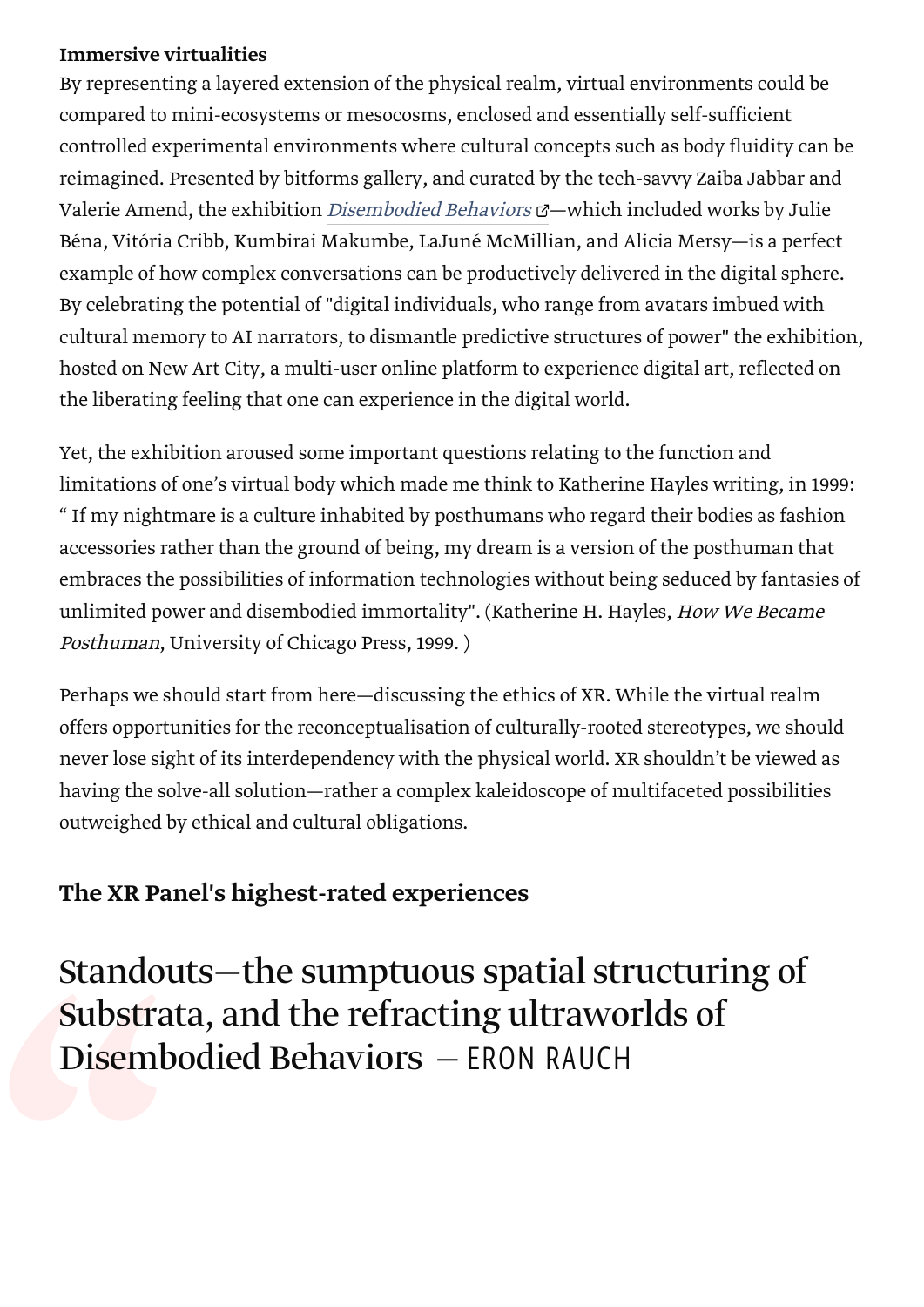Carole Chainon: My favourite immersive art experience was Epoch Gallery's [Substrata](https://www.theartnewspaper.com/review/substrata-xr-review) & for maximising its use of the virtual space, taking us out of the traditional art gallery format and incorporating artworks in different digital formats. It was a memorable journey. Disembodied Behaviors and the Sol LeWitt Estate app came close seconds.

Dhiren Dasu: Sol LeWitt & Microsoft, curated by Lindsay Aveilhé. The virtual show was so successful since it allowed one to experience LeWitt's work in novel ways. The aesthetic of the implementation is clean and accurately reflects the artist's oeuvre.

Eron Rauch: I predicted that, as the year went on, we'd finally see examples of the next generation of fully-realised 3D art shows that engaged with their medium in deeper ways and pushed technical sophistication beyond previous bounds. And we got those shows in standouts—the sumptuous spatial structuring of Substrata, and the refracting ultraworlds of Disembodied Behaviors.

## The XR Panel's lowest-rated experiences

Carole Chainon: It is hard for me to pick "the worst" because there is value to be found in the experimentation of each of these virtual art experiences, but Kiki Smith's I Am a Wanderer  $\sigma$  [virtual tour seemed less engaging due to the inability to get close to the artworks and its](http://preview.theartnewspaper.com/review/kiki-smith-i-am-a-wanderer) traditional 360 tour format.

Dhiren Dasu: [Black Lives Matter murals](https://www.theartnewspaper.com/review/black-lives-matter-in-augmented-reality-from-la-times)  $\vec{c}$  in Los Angeles, published in AR by the Los Angeles Times and Yahoo. The actual implementation left a lot to be desired. The fact that it was limited to the newest IOS devices is problematic since it eliminates so many users.

Eron Rauch: Since I handed out a tie for best, I'll also give a tie for the two worst moments: Acute Art's *[Wunderkammer](https://www.theartnewspaper.com/review/wunderkammer-augmented-reality-app)*  $\sigma$  pushing in-app microtransactions like the Fortnite store; and Oxford Modern Art's Kiki Smith show's boggling attempt to reinvent the completely-solvedfor-three-decades 3D keyboard movement scheme by hard-mapping WASD to the virtual West, North, South, and East of the gallery.

## What did a year of lock down mean for the medium of XR?

The lack of physical art shows really highlighted the need for the art world to democratise the experience of viewing work. It is no coincidence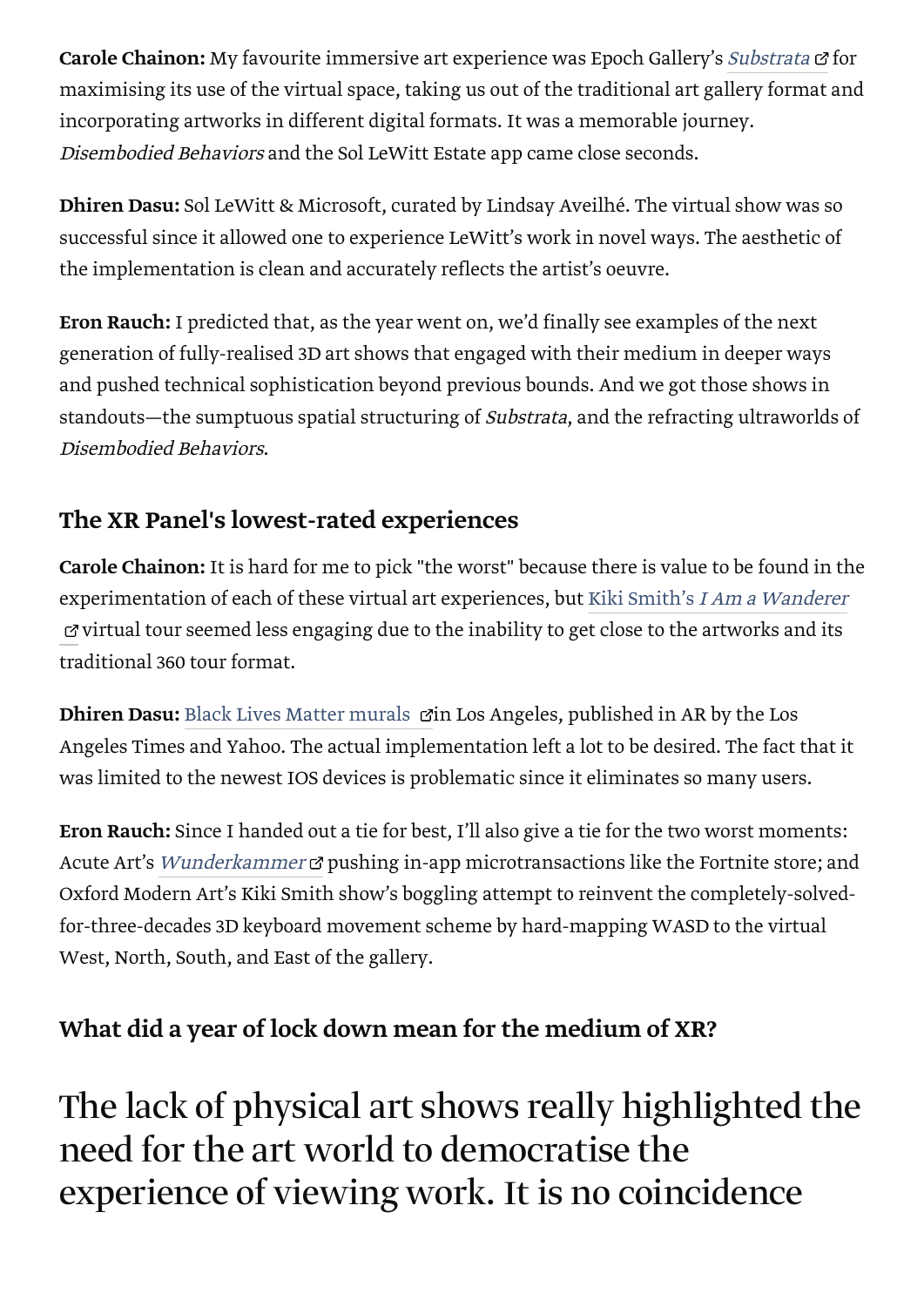# that the Zeitgeist is obsessed with blockchain and non-fungible tokens — DHIREN DASU

Carole Chainon: The pandemic and confinement propelled the use of XR. After years of debating whether XR was a gimmick and public perception about whether it was going to suffer the same fate as 3D TVs, the answer is a clear "No". XR is a full-bodied technology heading to the mainstream and its value is now uncontested, especially when people can make use of their mobile phones or increasingly accessible XR hardware. Whether 360 virtual tours, AR 3D placement, AR portals, or full VR tours, art institutions and galleries are well aware they can no longer ignore the trend and should adequately provide an XR offering for their patrons. Art is a means to express and share with the world, and XR allows for exactly that.

**Dhiren Dasu:** 2020 qualifies as the *annus horribilis* of our era in so many ways, but for the XR world, it was a moment of opportunity. The lack of physical art shows really highlighted the need for the art world to democratise the experience of viewing work. It is no coincidence that the Zeitgeist is obsessed with blockchain and non-fungible tokens. This crypto revolution is fundamentally about information being stored non locally. Art can benefit greatly from being untethered to a physical location. This is the moment that XR can come into its own as a legitimate "venue" for artists, collectors, and viewers.

Eron Rauch: Reflecting on the year, I was surprised at how I increasingly veered away from simulations of pre-existing things from the plagued-yonder. Yes, in my most exhausted moments, a stroll through photo-documentation of a museum show or a surf movie was a pleasant default purgatory. But as evidenced by my picks for best shows of the year, what most nourished me and reinvigorated my creativity were novel experiences that owned and explored their own rich circumstance of existence, whether that was an intimate artist book or an intricately realised VR world where art and space entangle.

## What did you see change this year that excites you?

## Social XR ... will make XR art the more enticing when shared with others - CAROLE CHAINON

Carole Chainon: I am very fond of experiences that make the most of XR capabilities and take us on a journey outside the traditional gallery or museum format, while giving us a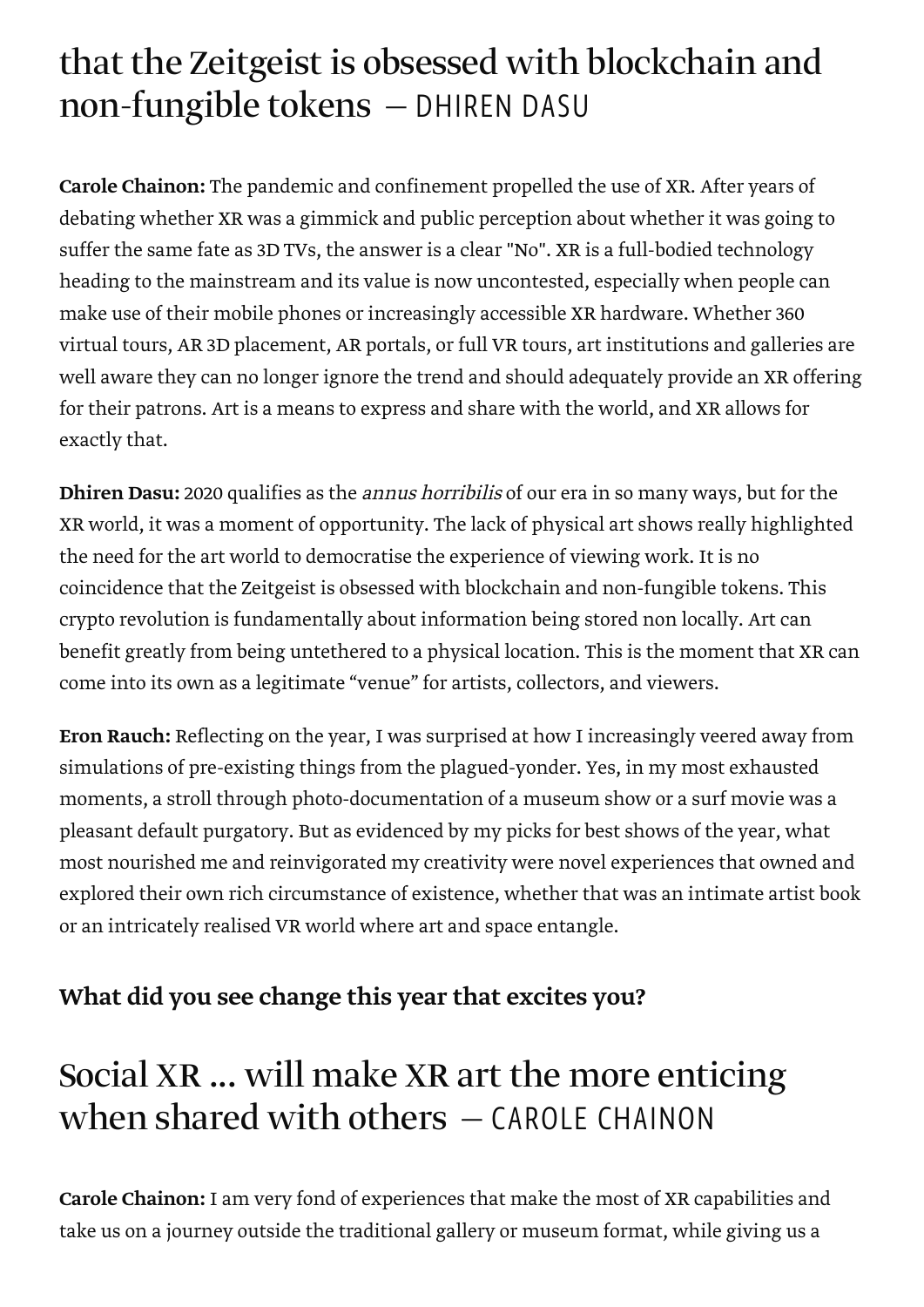behind-the-scenes glimpse into the mind of the artist. Artists get more control in the way their work is experienced, and can shape the creative context in which their art will be experienced. Another noteworthy and exciting trend is the use of social XR, which we've seldom encountered in our reviewed experiences, but this social layer will make XR art the more enticing when shared with others. Overall, the surge in virtual exhibits and user adoption has been an exciting change in itself.

Dhiren Dasu: The rise of digital art and the blockchain based authentication and sales systems allow for a wider exchange of art that is accessible to all people. XR is a critical component in creating this new system of experiential art.

Eron Rauch: While some of the specific shows were fantastic, the most exciting part of this rapid evolution of XR art tech is exemplified in what we were given by Epoch and New Art City: rich platforms, technical tools, and critical ideas opened up for diverse curators and artists to join making and exploring these hybrid art shows in the virtual era. Even the more standard professional and DIY XR platforms deserve shoutouts for the access they offer!

## Were you disappointed at anything that did not change?

Were you disapp<br>Looking throublications<br>even exist—<br>population e<br>are thousand<br>sophisticate<br>— ERON RAUCI Looking through the coverage in most major art publications, you would hardly know video games even exist—in a society where more than half the population engages with them—let alone that there are thousands of artists making incredible, sophisticated, and experimental works — ERON RAUCH

Carole Chainon: I hope we'll see more emerging artists being highlighted in the art XR space, and that artists and institutions will keep pushing the medium beyond our traditional conceptions of the gallery and physical space where artworks are showcased. XR will pave the way towards introducing new emerging artists, and emerging media, to an ever wider range of users from all walks of life.

Dhiren Dasu: A standardised approach and implementation XR experiences is still lacking. The XR space needs quality controls to give viewers more than they would experience with a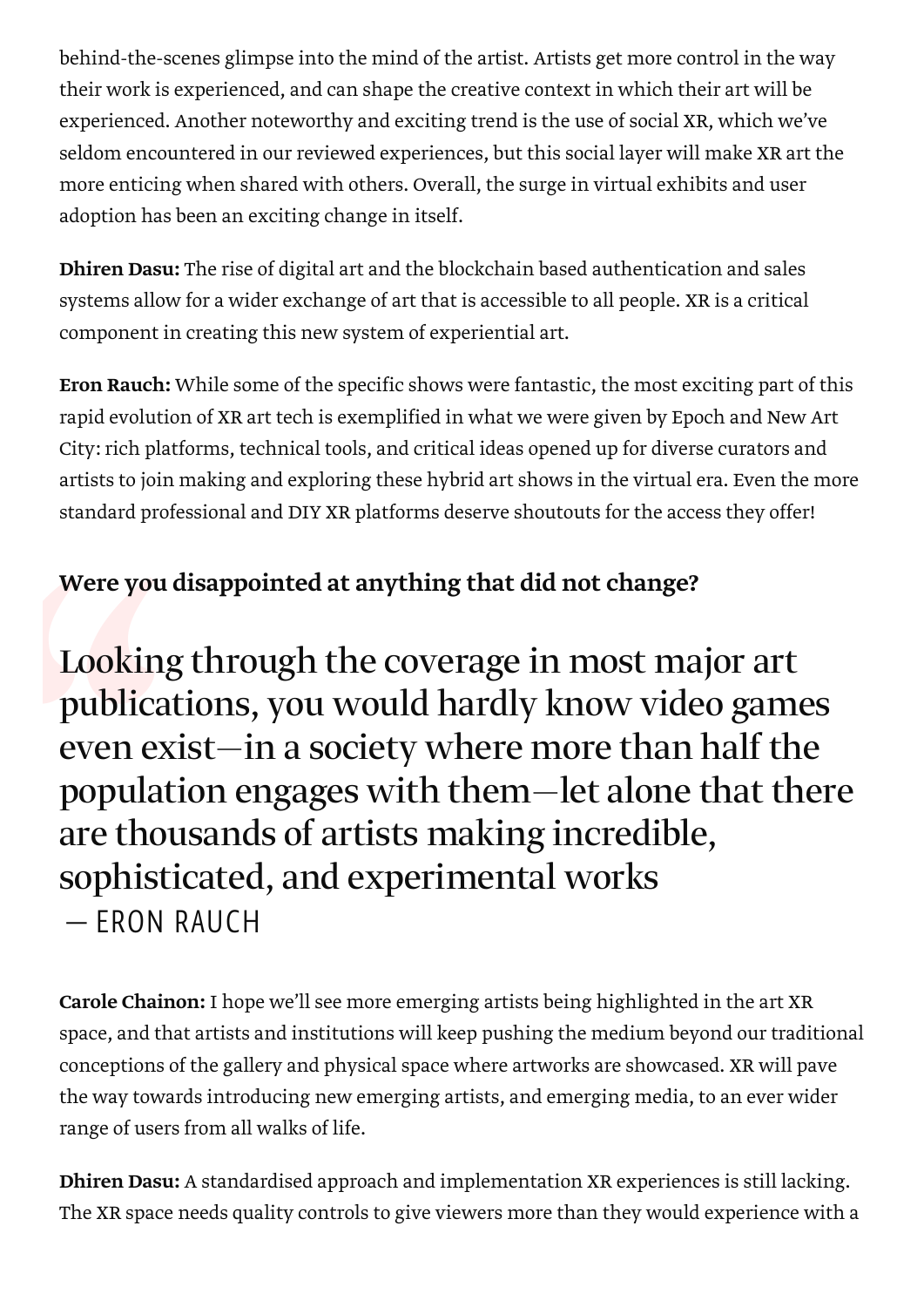physical show. Capture and display systems for fine art need to be high resolution. The medium is so full of potential that has yet to be manifest.

Eron Rauch: With all of the hype about XR art shows, it is infuriating to see the continuation of the art world's abysmally infrequent and oft shallow engagement with video games and game-related projects. Looking through the coverage in most major art publications, you would hardly know video games even exist (in a society where more than half the population engages with them), let alone that there are thousands of artists making incredible, sophisticated, and experimental works and as equally many scholars and critics producing critically rich texts on the medium. Future art historians will look back at art publications' coverage of video games from the first decades of the 2000s the same way we do at early 1900s art texts that excluded Modernist artworks and theories. This lack of critical engagement will change soon, but social distancing made me even more impatient for it.

## The Art Newspaper's XR Panel

Valeria Facchin is a curator, producer and researcher. With a focus on visual studies, biology and AI, her work explores the relationship between bodies, technologies and future [ecosystems. She is currently working as Assistant Curator & Project Manager at Fiorucci Art](http://fiorucciartrust.com/) Trust &, London. Together with Indrani Saha and Delanie Joy Linden, she is the founder of [W21, Women 21st Century](https://www.women21stcentury.com/)  $\mathbb{Z}$ , a data-feminist participatory research platform focusing on post-feminism and intersectional practice in art, science, culture, and technology.

[Gretchen Andrew](https://www.instagram.com/gretchenandrew/)  $\sigma$  uses her vision boards to hack systems of power with art, glitter and code. Her next exhibition is with Annka Kultys in April 2021.

[Carole Chainon](http://jyc.io/)  $\sigma$  is the co-founder of [JYC](http://jyc.io/)  $\sigma$ , a XR development and production studio based in LA with a presence in Europe, creating XR experiences for the entertainment and enterprise sector. She is also a Spark AR Creator.

[Dhiren Dasu](http://www.shapeshifter7.com/)  $\sigma$  is a digital media creator and consultant. His areas of speciality include photography, film, virtual space, graphic design, visual effects, animation, and audio production. Dasu, in his fine art persona as Shapeshifter7, makes artworks that echo and recompose the architectural spaces he photographs, turning them into immersive spaces while exploring the nexus of photography, collage, symbols, and perception.

[Seol Park](https://www.linkedin.com/in/seolpark) & bridges technology, art, and branding. After working with Microsoft and INTEL, she now guides global branding at LG with emphasis on digital and cultural engagement. Her work in XR has appeared in Media-N, ABC TV (Australia), The Southern Star (Ireland),